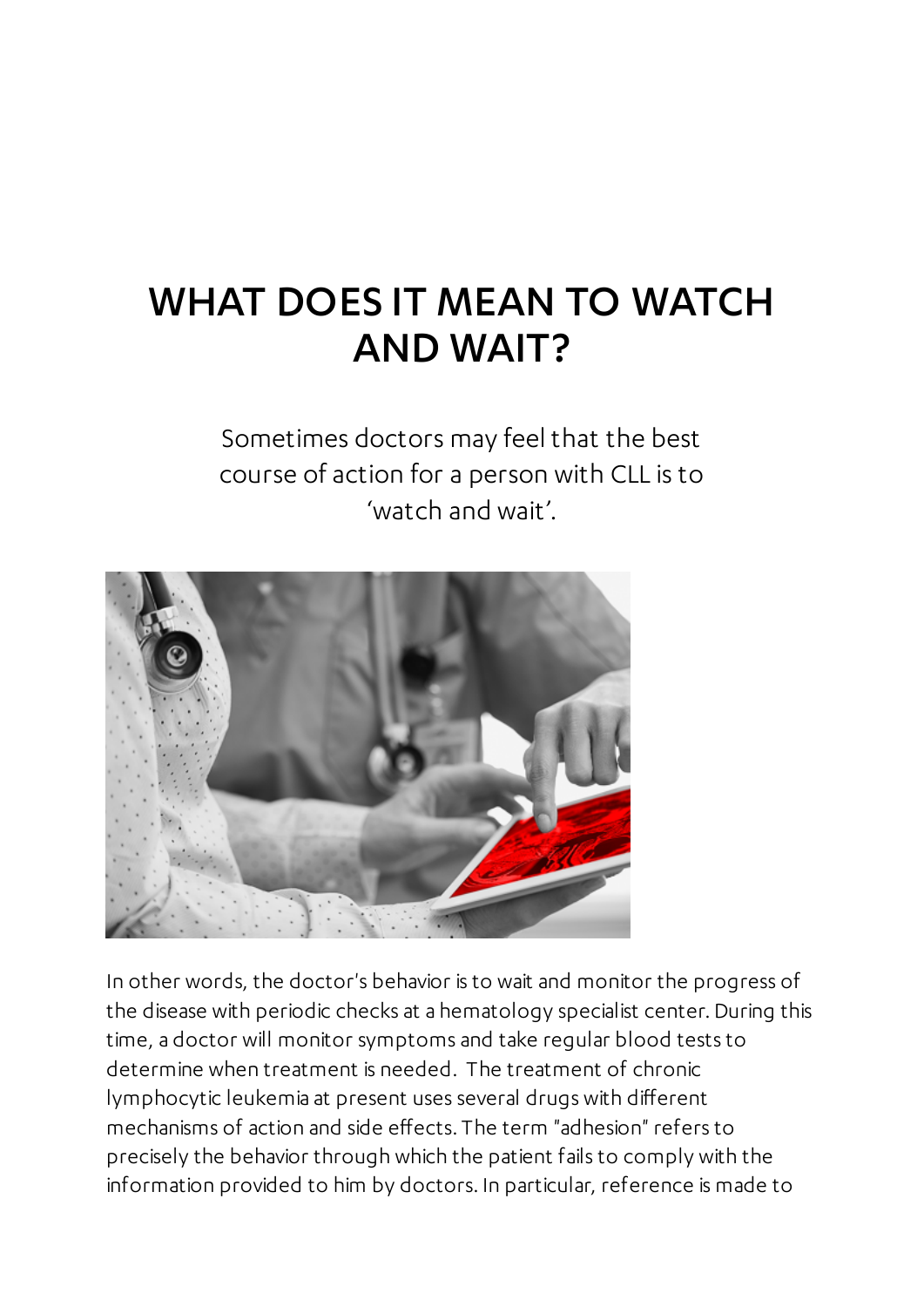doses of medication to be taken, the frequency of administration and the time at which the medication needs to be taken (e.g. in relation to meals or the interval between one dose and the next). Therefore, to be "adherent" is the first step, because a therapy will work.

Not infrequently such "grip" is reduced and this fact is related to various causative factors such as:

- the long duration of therapy for CLL
- age and social context to which the patient belongs
- the help from family / friends
- the numerous possible concomitant therapies employed
- the difficulty ingesting the drug
- fear of side effects
- the improvement of symptoms linked to leukemia which is followed by a less careful approach to the treatment in place
- the lack of clear instructions by the specialist about how to behave in case you forget doses
- the lack of understanding about the status of the disease that affects you
- the lack of understanding about the drug's mechanism of action

To be able to remain adherent to prescribed therapies, especially to longterm therapies, it is therefore essential to be constantly motivated, having well including those that are the goals of therapy and the benefits that can be achieved. A practical tip to help you to remember to take your medicine is to combine it with an activity carried out as part of the normal everyday daily routine (such as after a meal, or after an action carried out routinely every day). Also setting visual or audible reminders can be a real help. When following a therapy for CLL, it is essential to the understand the pathology of the patient which has been affected, the prognosis in the long term, the possible risks connected to it and the consequences of a failure to start of treatment. These factors should be assessed together with the possible medical treatment options and, once established, the most

appropriate medication; try to understand the mechanism of action and possible and common adverse effects.

Things you should know about therapies: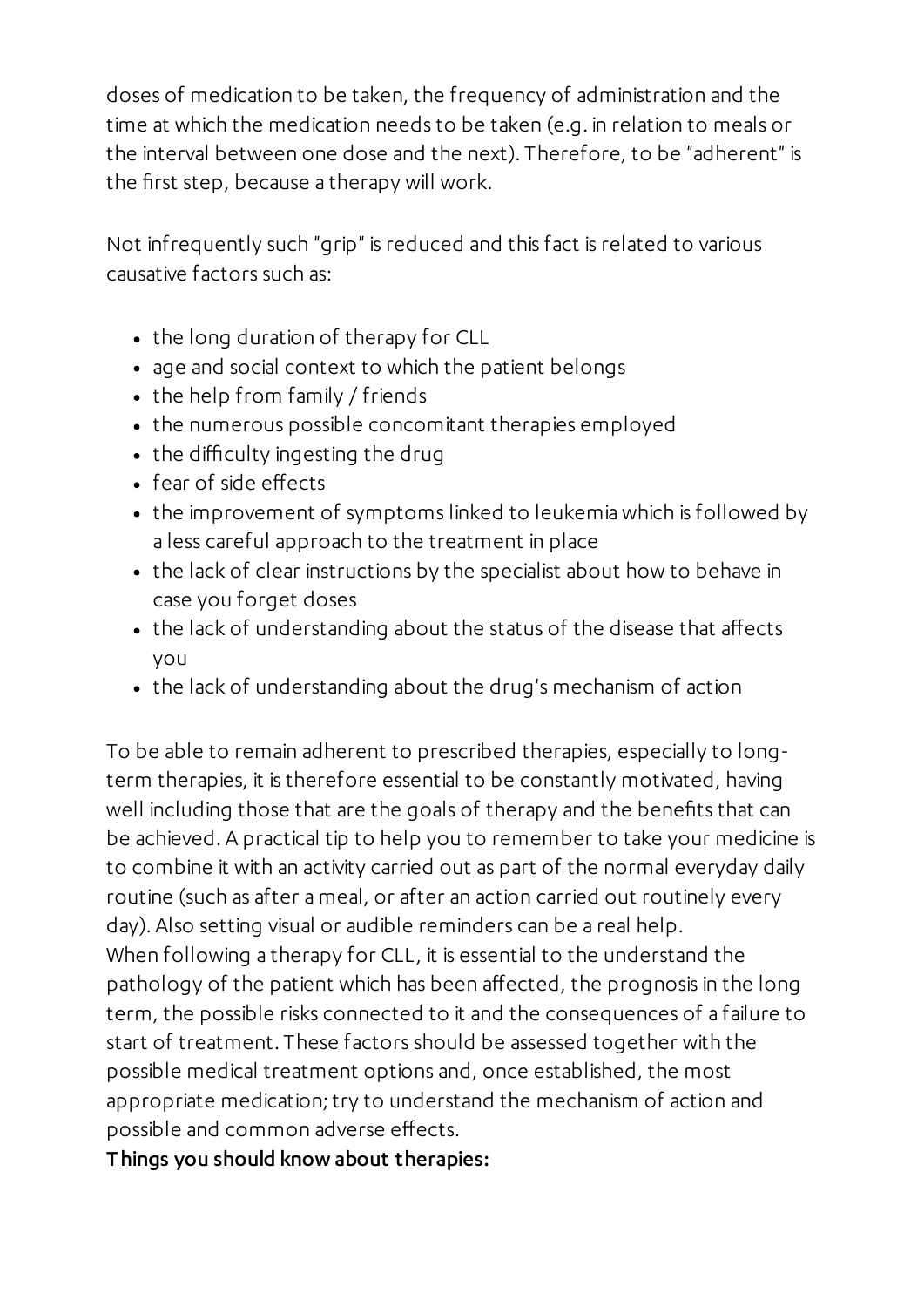- Times when you have to take the medication
- If you can take with other medicines
- When you need to stop taking the medicine
- If you have to take it on a full or empty stomach
- Where should you store your medication
- How long it will take
- What are the side effects and who to contact in the event of side effects
- What to do when you forget to take a dose or the dosage is not clear

#### Chemotherapy

There are lots of different types of chemotherapy drugs; they can be taken as tablets or as an injection into a vein, or through a drip. You may have either a single chemotherapy drug or a combination of different drugs given together. If you are having chemotherapy, each treatment is followed by a rest period to give your body time to recover from any side effects. Each phase of treatment and resting is called a cycle and usually lasts for three or four weeks. You may need to go to hospital to receive your chemotherapy treatment.

#### Steroids

Steroids can be used before and during chemotherapy treatment to control sickness. You may also receive steroids as a treatment for your cancer, as they can help to control the cancer cells. Steroids can be useful as they don't stop your bone marrow from making red blood cells and platelets, so if you have anemia or low platelets, your doctor may recommend steroids. Your doctor may recommend that you take a steroid treatment while you are having chemotherapy.

As time progresses, if you are not experiencing symptoms, your doctor may say your cancer is 'in remission'. Remission means there is no sign or very few signs of cancer on scans or tests and you have no symptoms. In the early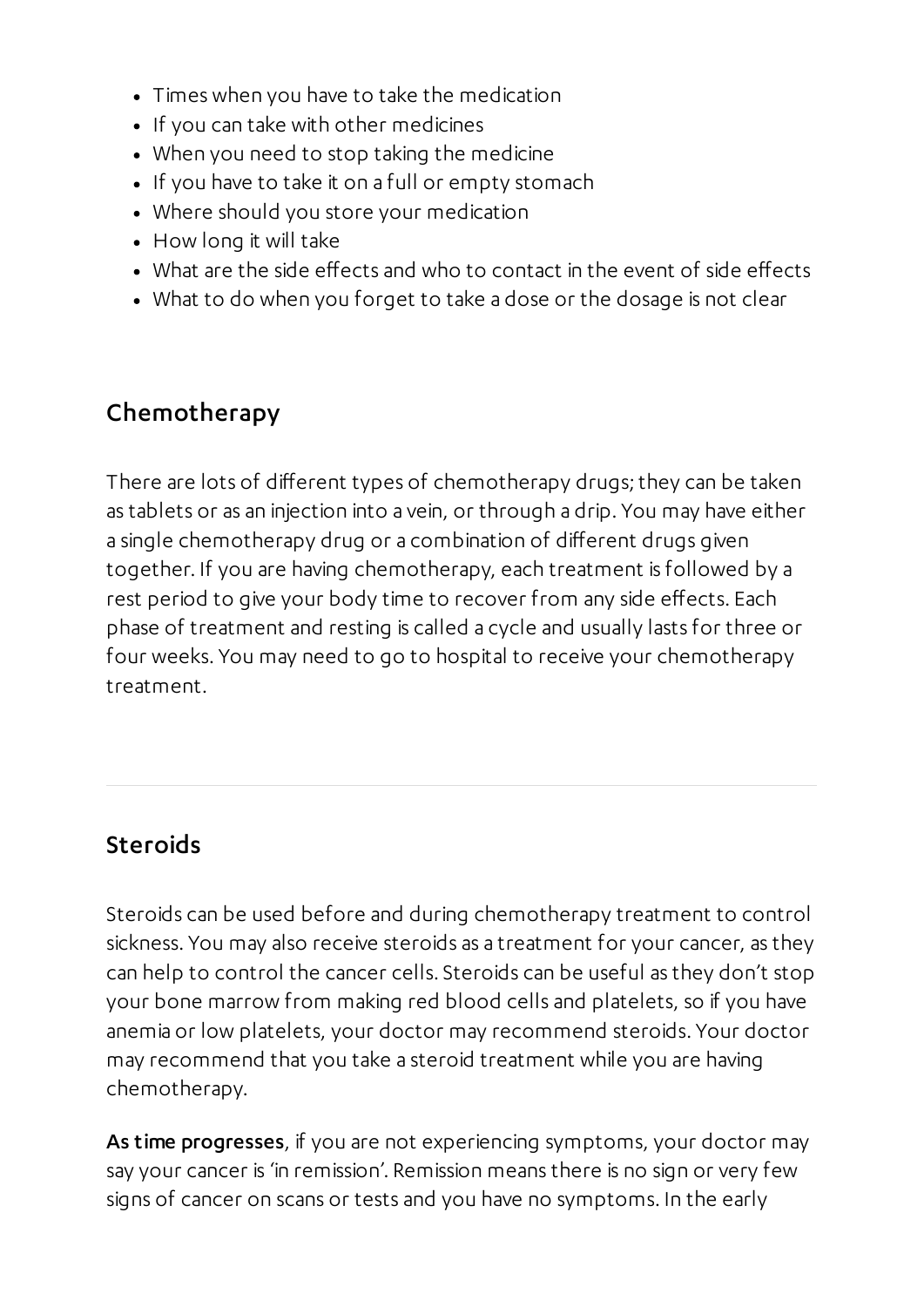stages, a remission can last for years.

After some time, the cancer may become active again and cause symptoms once more; this is sometimes called a relapse.

Sometimes, a blood cancer treatment may stop working. This is sometimes known as refractory disease and may happen when:

- There's no change after treatment
- The number of abnormal blood cells increases
- Your lymph nodes become larger.

If this happens, your doctor may change your treatment. The treatment offered at each stage depends on various things, including your age, overall health, strength and fitness.

# Biological therapies

Biological therapies are treatments that affect the processes within the cancer cell. They work in different ways to:

- Stop cancer cells from dividing and growing
- Seek out cancer cells and kill them
- Encourage the immune system to attack cancer cells

Biological therapies include immunotherapies, monoclonal antibodies and targeted therapies.

## Immunotherapies

Immunotherapies are therapies that use vaccines or bacteria to stimulate the body's immune system to act against cancer cells. They do not target cancer cells directly.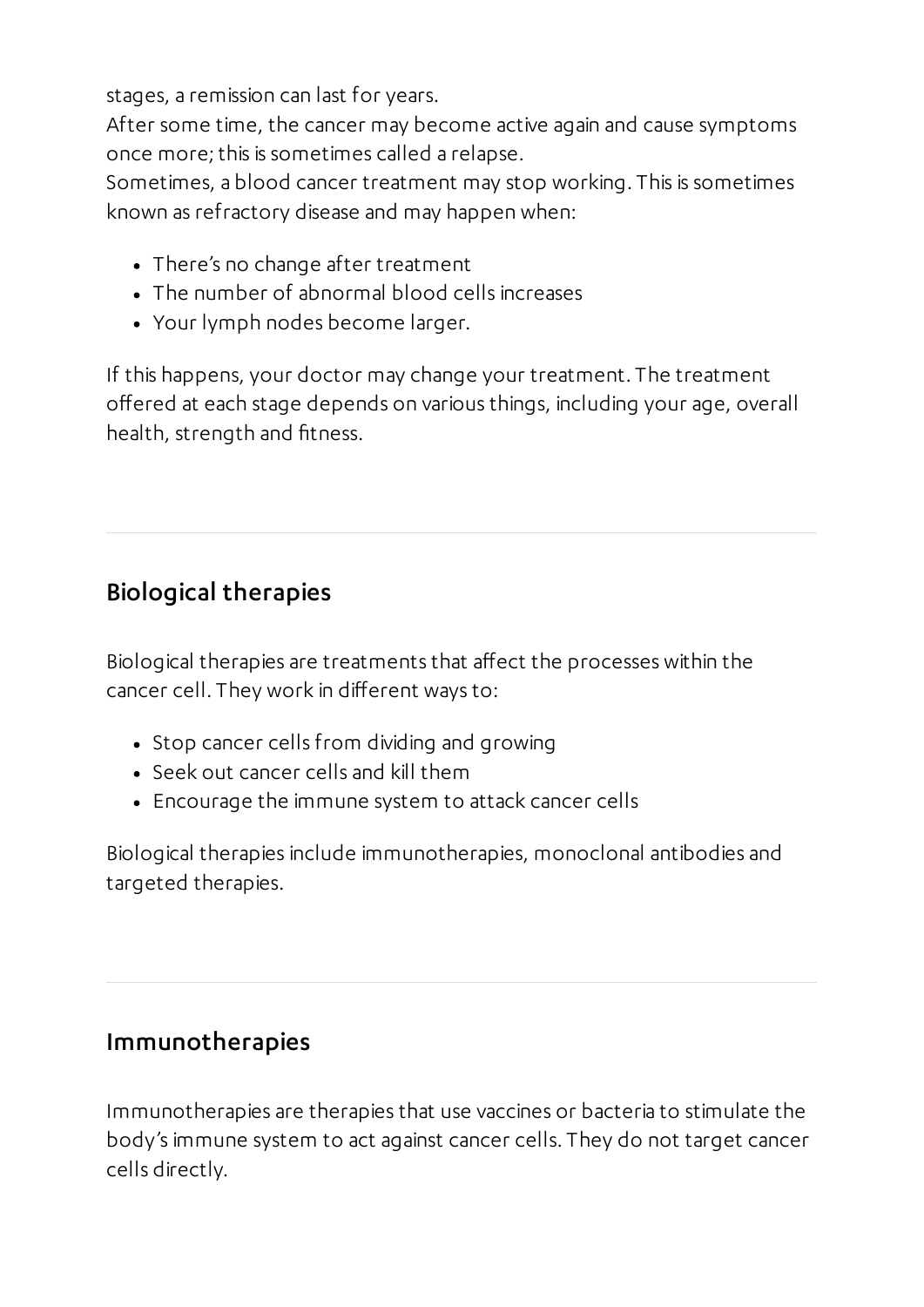## Monoclonal antibodies

Antibodies are produced by your immune system to help fight infections. There are lots of different types, each attacking a specific cause of infection, such as bacteria or viruses. Monoclonal antibody treatments are multiple, manufactured copies of the same antibody that either stick to and kill specific cancer cells or fight the cancer in other ways:

- Some kill the cancer cells or stop them from multiplying
- Others may stick to the outside of abnormal cells and signal to the immune system to destroy them

# Chemo-immunotherapies

Sometimes, your doctor may recommend that you have monoclonal antibodies and chemotherapy at the same time. This is known as chemoimmunotherapy.

# Targeted therapies

These are drugs that specifically target molecules involved in tumor growth and progression. Unlike chemotherapy, which works on any cells that are growing rapidly, these drugs work on very specific targets or on cancer cells alone:

• Some of these targeted therapies help to stop cancer cells from dividing and surviving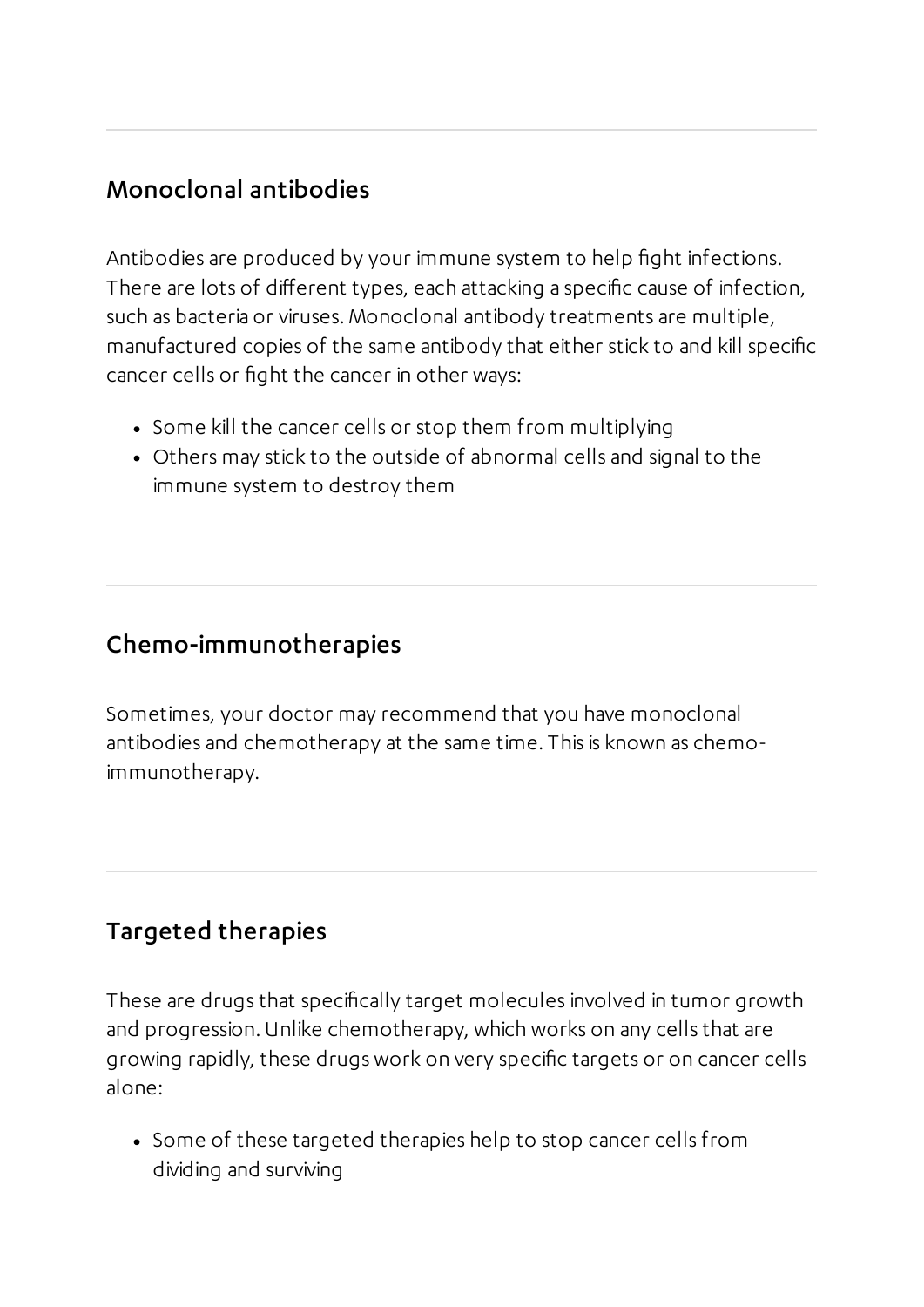Other targeted therapies helps to stop cancer cells from surviving for longer than they usually should

Some targeted therapies are taken orally meaning they may be able to be taken at home.

### Radiotherapy

As radiotherapy treats a specific area of the body, it is not usually suitable for patients with blood cancers.However, if your lymph nodes or your spleen is enlarged and causing discomfort, your doctor may recommend local radiation treatment to help shrink it. Each session may last a few minutes and is painless.

## Surgery

In some cases, your doctor may recommend surgery to remove your spleen if it is enlarged and causing symptoms.

# Stem cell transplant

After you have had chemotherapy, you may be given a stem cell transplant via an infusion. The stem cells pass into your bloodstream and travel to your bone marrow, where they start to produce healthy new blood cells. This type of treatment used to be called a bone marrow transplant.